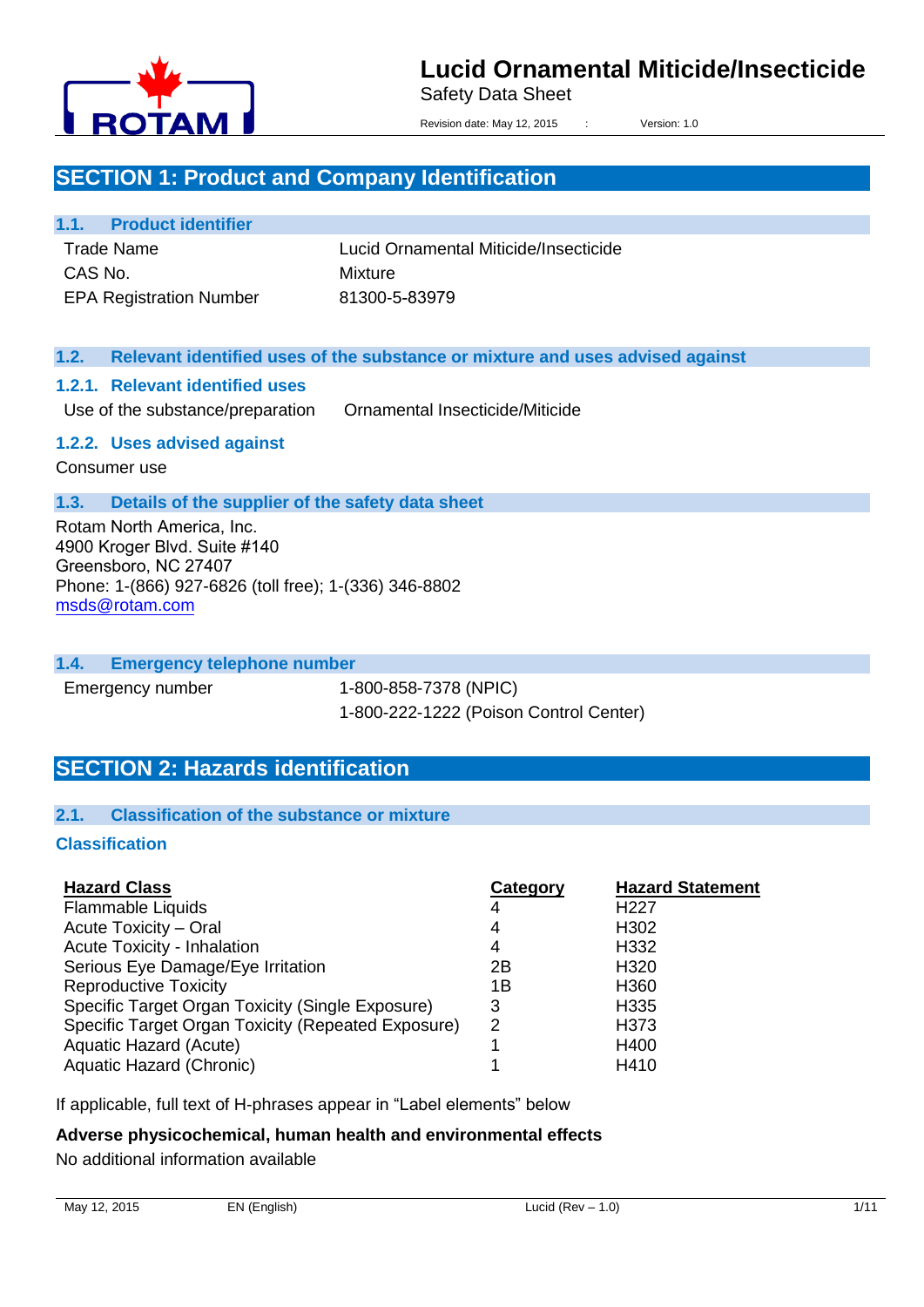Safety Data Sheet

#### **2.2. Label elements**

### **GHS Labeling Elements**

| Hazard pictograms (CLP)                |                                                                                                                                                         |
|----------------------------------------|---------------------------------------------------------------------------------------------------------------------------------------------------------|
|                                        | GHS07<br>GHS09<br>GHS08                                                                                                                                 |
| Signal word                            | <b>DANGER</b>                                                                                                                                           |
| <b>Hazard statements</b>               | H227 - Combustible liquid                                                                                                                               |
|                                        | H302+H332 - Harmful if swallowed or if inhaled                                                                                                          |
|                                        | H320 - Causes eye irritation                                                                                                                            |
|                                        | H360 - May damaging fertility or the unborn child                                                                                                       |
|                                        | H335 - May cause respiratory irritation                                                                                                                 |
|                                        | H373 – May cause damage to organs (central nervous system)<br>through prolonged or repeated exposure                                                    |
|                                        | H410 - Very toxic to aquatic life with long lasting effects                                                                                             |
| Precautionary statements               | P210 - Keep away from flames and hot surfaces. No smoking.                                                                                              |
| (prevention)                           | P264 - Wash thoroughly after handling.                                                                                                                  |
|                                        | P270 - Do not eat drink or smoke when using this product.                                                                                               |
|                                        | P260 – Do not breathe mists/vapors/spray.                                                                                                               |
|                                        | P271 - Use only outdoors or in a well-ventilated area.                                                                                                  |
|                                        | P201 - Obtain special instructions before use.                                                                                                          |
|                                        | P202 – Do not handle until all safety precautions have been read and<br>understood.                                                                     |
|                                        | P280 – Wear protective gloves and eye/face protection.                                                                                                  |
|                                        | P272 - Avoid release to the environment.                                                                                                                |
| Precautionary statements<br>(response) | P370+P378 – In case of fire: Use dry chemical, CO2, water spray<br>(fog) or foam.                                                                       |
|                                        | P301+P312 - IF SWALLOWED: Call a POISON CENTER or doctor if<br>you feel unwell.                                                                         |
|                                        | P330 - Rinse mouth.                                                                                                                                     |
|                                        | P304+P340 - IF INHALED: Remove person to fresh air and keep<br>comfortable for breathing.                                                               |
|                                        | P312 - Call a POISON CENTER or doctor if you feel unwell.                                                                                               |
|                                        | P305+P351+P338 - IF IN EYES: Rinse cautiously with water for<br>several minutes. Remove contact lenses, if present and easy to do.<br>Continue rinsing. |
|                                        | P337+P313 - If eye irritation persists: Get medical advice or attention                                                                                 |
|                                        | P308+P313 - If exposed or concerned: Get medical advice or<br>attention.                                                                                |
|                                        | P314 – Get medical advice or attention if you feel unwell.                                                                                              |
|                                        | P391 - Collect spillage.                                                                                                                                |
| Precautionary statements (storage)     | P403+P233, P235 - Store in a well-ventilated place. Keep container<br>tightly closed. Keep cool.                                                        |
|                                        | P405 - Store locked up.                                                                                                                                 |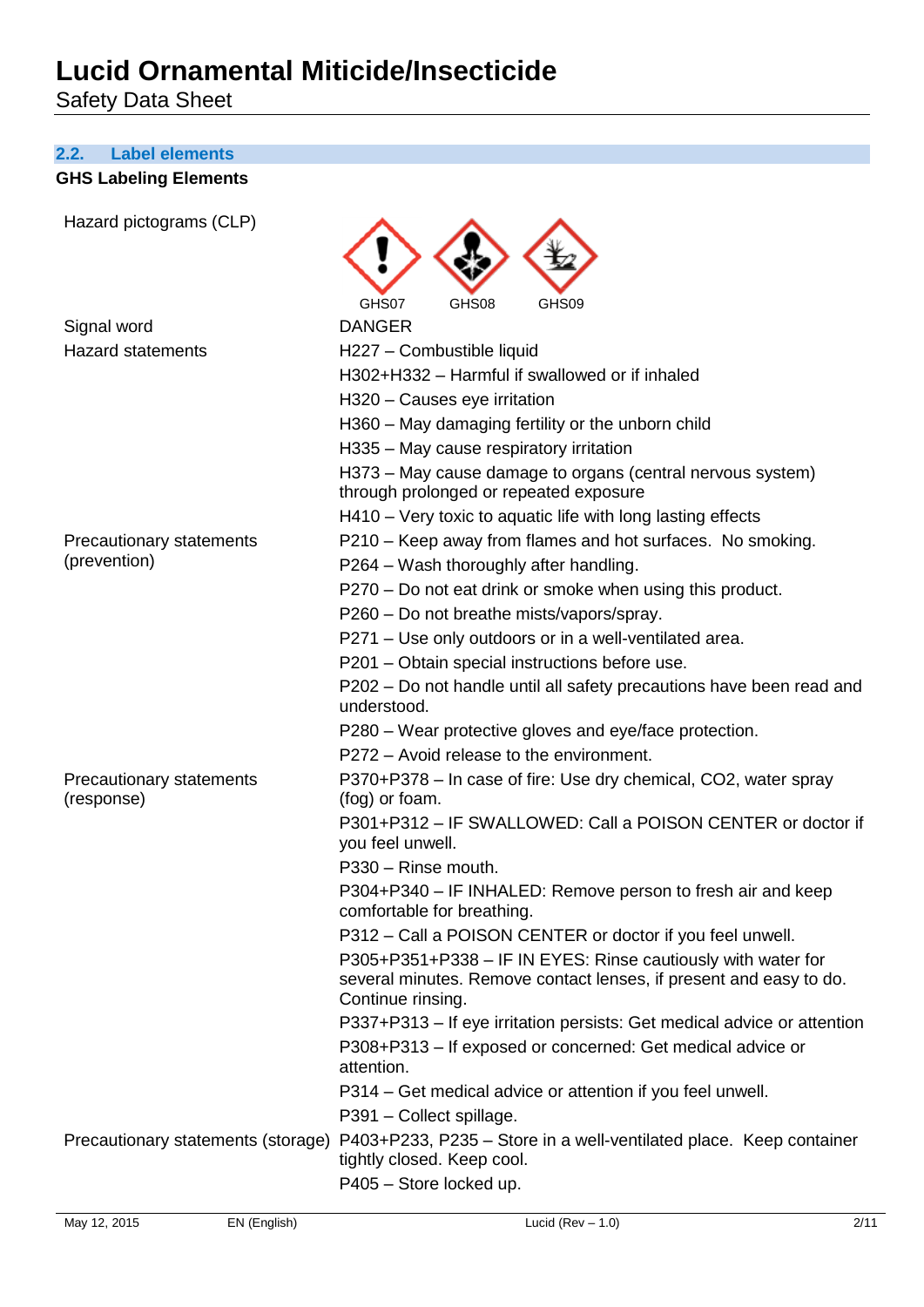Safety Data Sheet

| <b>Precautionary statements</b> | P501 – Dispose of contents/containers in accordance with |
|---------------------------------|----------------------------------------------------------|
| (disposal)                      | local/regional/national/international regulations        |

#### **2.3. Other hazards/labeling information**

Read label before use. Keep out of reach of children. If medical advice is needed, have product container or label at hand.

## **SECTION 3: Composition/information on ingredients**

| <b>Name</b>                                             | CAS#               | $\%$ /wt. |
|---------------------------------------------------------|--------------------|-----------|
| Abamectin                                               | 71751-41-2         | 2.0       |
| (Avermectin B1a)                                        | $(65195 - 55 - 3)$ |           |
| (Avermectin B1b)                                        | $(65195 - 56 - 4)$ |           |
| Inert Ingredients (includes 1-Methyl-2-<br>pyrrolidone) | Not Applicable     | 98.0      |

## **SECTION 4: First aid measures**

| <b>Description of first aid measures</b><br>4.1. |  |
|--------------------------------------------------|--|
|--------------------------------------------------|--|

| <b>IF INHALED</b>             |              | : Move to fresh air. If person is not breathing, call 911 or an ambulance,<br>then give artificial respiration, preferably mouth-to-mouth, if possible.<br>Call a poison control center or doctor for treatment advice.                                                                                                                                                                                                                                                                                                                                                                                                                                                                                          |      |
|-------------------------------|--------------|------------------------------------------------------------------------------------------------------------------------------------------------------------------------------------------------------------------------------------------------------------------------------------------------------------------------------------------------------------------------------------------------------------------------------------------------------------------------------------------------------------------------------------------------------------------------------------------------------------------------------------------------------------------------------------------------------------------|------|
| <b>IF ON SKIN OR CLOTHING</b> |              | : Take off contaminated clothing. Rinse skin immediately with plenty of<br>water for 15-20 minutes. Call a poison control center or doctor for<br>treatment advice.                                                                                                                                                                                                                                                                                                                                                                                                                                                                                                                                              |      |
| <b>IF IN EYES</b>             |              | : Hold eye open and rinse slowly and gently with water for 15-20<br>minutes. Remove contact lenses, if present, after the first 5 minutes,<br>then continue rinsing eye. Call poison control center or doctor for<br>treatment advice if irritation develops or persists.                                                                                                                                                                                                                                                                                                                                                                                                                                        |      |
| <b>IF SWALLOWED</b>           |              | : Call a poison control center or doctor immediately for treatment<br>advice. Have person sip a glass of water if able to swallow. Do not<br>induce vomiting unless told to by a poison control center or doctor. Do<br>not give anything to an unconscious person                                                                                                                                                                                                                                                                                                                                                                                                                                               |      |
| First-aid measures - general  |              | Early signs of intoxication include dilation of pupils, muscular<br>incoordination, and muscular tremors. Toxicity following accidental<br>ingestion of this product can be minimized by early administration of<br>chemical absorbents (e.g., activated charcoal). If toxicity from<br>exposure has progressed to cause severe vomiting, the extent of<br>resultant fluid and electrolyte imbalance should be gauged.<br>Appropriate supportive parenteral fluid replacement therapy should be<br>given, along with other required supportive measures (such as<br>maintenance of blood pressure levels and proper respiratory<br>functionality) as indicated by clinical signs, symptoms, and<br>measurements. |      |
|                               |              | In severe cases, observations should continue for at least several<br>days until clinical condition is stable and normal. Since abamectin is                                                                                                                                                                                                                                                                                                                                                                                                                                                                                                                                                                     |      |
| May 12, 2015                  | EN (English) | Lucid (Rev $-1.0$ )                                                                                                                                                                                                                                                                                                                                                                                                                                                                                                                                                                                                                                                                                              | 3/11 |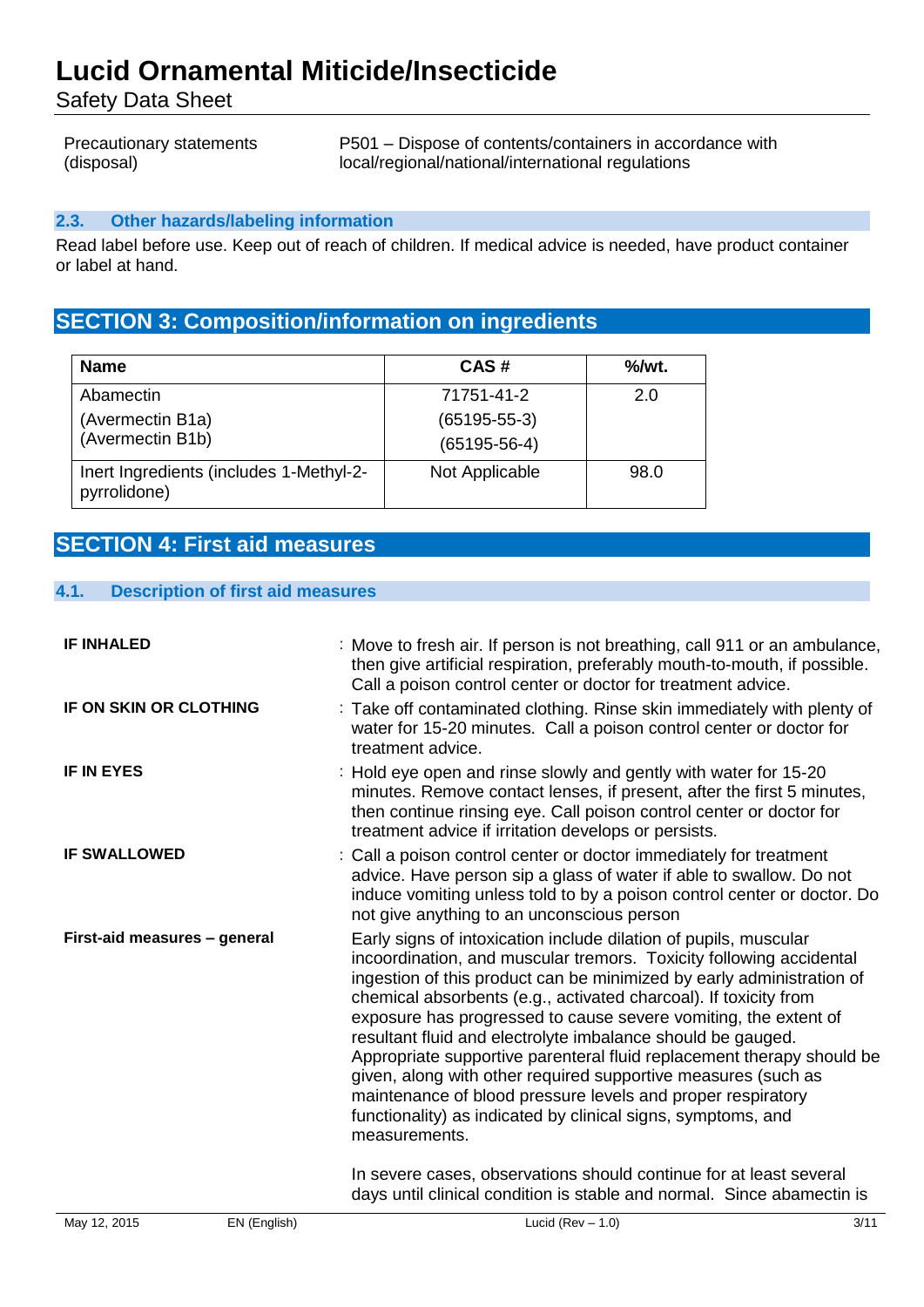Safety Data Sheet

believed to enhance GABA activity in animals, it is probably wise to avoid drugs that enhance GABA activity (barbiturates, benzodiazepines, valproic acid) in patients with potentially toxic abamectin exposure.

#### **4.2. Most important symptoms and effects, both acute and delayed**

Symptoms of eye contact may include eye pain, watering and redness.

#### **4.3. Indication of any immediate medical attention and special treatment needed**

No additional information available

### **SECTION 5: Firefighting measures**

| <b>Extinguishing media</b><br>5.1.     |                                                                                                                                                                                                                                                                                                                                                                                                                               |
|----------------------------------------|-------------------------------------------------------------------------------------------------------------------------------------------------------------------------------------------------------------------------------------------------------------------------------------------------------------------------------------------------------------------------------------------------------------------------------|
| Suitable extinguishing media           | Carbon dioxide (CO2), dry chemical, foam, water spray (fog)                                                                                                                                                                                                                                                                                                                                                                   |
| Unsuitable extinguishing media         | Do not use water jet or water-based fire extinguishers                                                                                                                                                                                                                                                                                                                                                                        |
| 5.2.                                   | Special hazards arising from the substance or mixture                                                                                                                                                                                                                                                                                                                                                                         |
| Fire hazard                            | Combustible liquid. In a fire or if heated, a pressure increase will<br>occur and the container may burst, with the risk of a subsequent<br>explosion. Runoff to sewer may create fire or explosion hazard. This<br>material is very toxic to aquatic life with long lasting effects. Fire water<br>contaminated with this material must be contained and prevented from<br>being discharged to any waterway, sewer or drain. |
| <b>Explosion hazard</b>                | None.                                                                                                                                                                                                                                                                                                                                                                                                                         |
| Reactivity                             | The product is stable at normal handling and storage conditions.                                                                                                                                                                                                                                                                                                                                                              |
| <b>Advice for firefighters</b><br>5.3. |                                                                                                                                                                                                                                                                                                                                                                                                                               |
| Firefighting instructions              | Move containers from fire area if this can be done without risk. Use<br>water spray to keep fire-exposed containers cool. Firefighters should<br>wear appropriate protective equipment and self-contained breathing<br>apparatus (SCBA) with a full face-piece operated in positive pressure<br>mode. Prevent material from entering drains and water courses.                                                                |

## **SECTION 6: Accidental release measures**

#### **6.1. Personal precautions, protective equipment and emergency procedures**

|                                    | י טוויטטאן אויטטארישן אויטוויט אין די טוויטוויג אויסטארישן אויטטארישן אויטטארי                                                                                                                                                                                                                                                                                                                                                                                            |
|------------------------------------|---------------------------------------------------------------------------------------------------------------------------------------------------------------------------------------------------------------------------------------------------------------------------------------------------------------------------------------------------------------------------------------------------------------------------------------------------------------------------|
| General measures                   | Wear appropriate personal protective equipment (PPE): Eye and face<br>protection, coveralls, gloves, boots. Avoid misting conditions during<br>cleanup. Absorb with sand or inert material. Put in appropriate<br>container and dispose according to Local, State or Federal<br>regulations. Keep spills away from drinking supplies. Clean<br>contaminated floors and objects thoroughly, observing environmental<br>regulations. Read label for additional information. |
| 6.1.1. For non-emergency personnel |                                                                                                                                                                                                                                                                                                                                                                                                                                                                           |
| Protective equipment               | Wear appropriate personal protective equipment (PPE) detailed in<br>Section 8.                                                                                                                                                                                                                                                                                                                                                                                            |
| <b>Emergency procedures</b>        | No action shall be taken involving any personal risk or without suitable<br>training. Evacuate surrounding areas. Keep unnecessary and<br>unprotected personnel from entering. Do not touch or walk through                                                                                                                                                                                                                                                               |

spilled material. Shut off all ignition sources. No flares, smoking or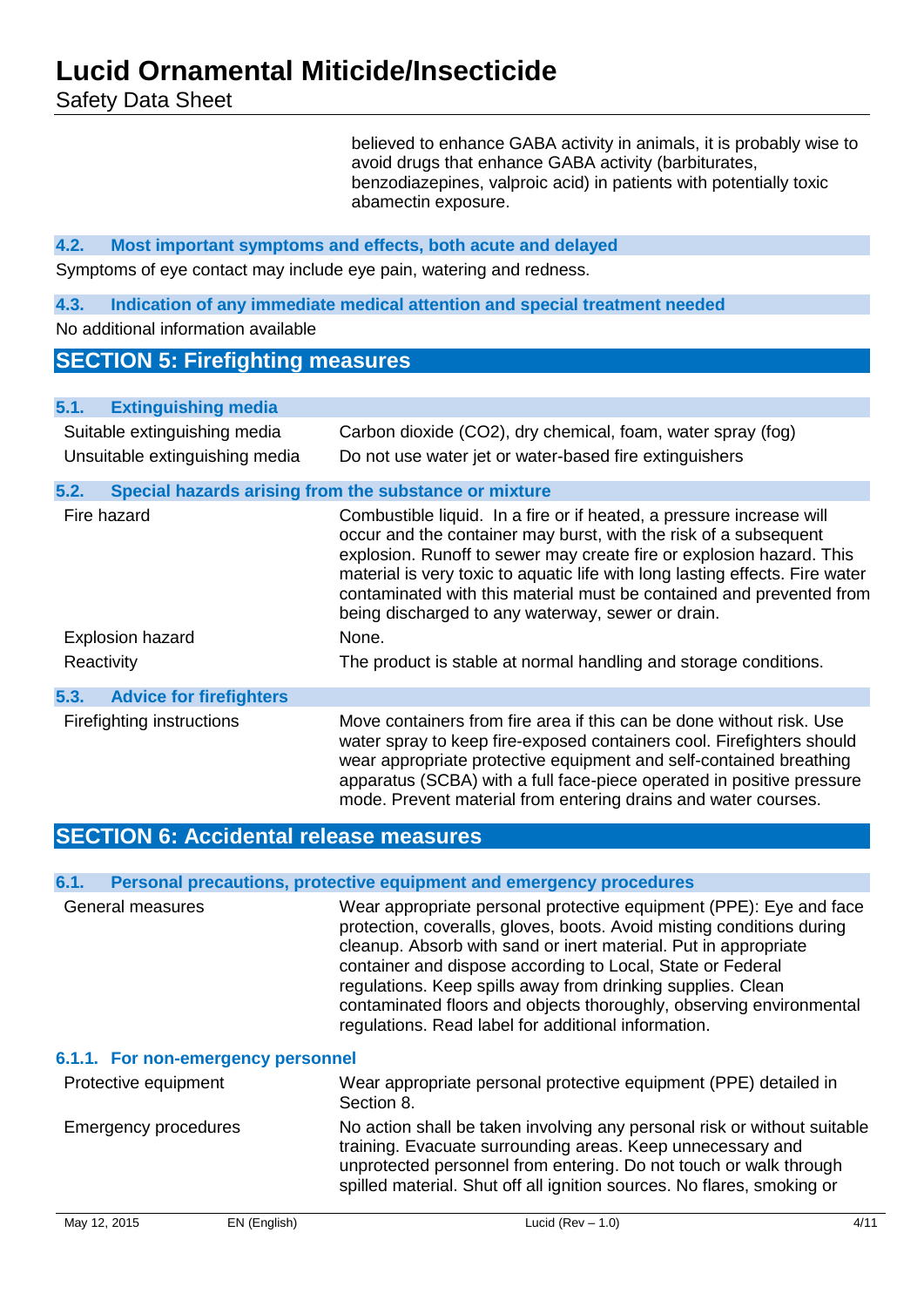Safety Data Sheet

flames in hazard area. Do not breathe vapor or mist. Provide adequate ventilation. Wear appropriate respirator when ventilation is inadequate. Put on appropriate personal protective equipment detailed in Section 8.

#### **6.1.2. For emergency responders**

Protective equipment Wear appropriate personal protective equipment (PPE) detailed in Section 8.

#### **6.2. Environmental precautions**

Prevent material from entering sewers, waterways, or low areas.

| 6.3.                    | Methods and material for containment and cleaning up                                                                                                                                                                                                                                                                                                                                                                                                                                                                                                                                                                                                                                                                                                                                  |
|-------------------------|---------------------------------------------------------------------------------------------------------------------------------------------------------------------------------------------------------------------------------------------------------------------------------------------------------------------------------------------------------------------------------------------------------------------------------------------------------------------------------------------------------------------------------------------------------------------------------------------------------------------------------------------------------------------------------------------------------------------------------------------------------------------------------------|
| Methods for cleaning up | Small Spills: Stop leak if without risk. Move containers from spill area.<br>Use spark-proof tools and explosion-proof equipment. Absorb with an<br>inert dry material and place in an appropriate waste disposal<br>container. Dispose of via a licensed waste disposal contractor.                                                                                                                                                                                                                                                                                                                                                                                                                                                                                                  |
|                         | Large Spills: Stop leak if without risk. Move containers from spill area.<br>Use spark-proof tools and explosion-proof equipment. Approach<br>release from upwind. Prevent entry into sewers, water courses,<br>basements or confined areas. Wash spillages into an effluent<br>treatment plant or proceed as follows. Contain and collect spillage with<br>non-combustible, absorbent material e.g. sand, earth, vermiculite or<br>diatomaceous earth and place in container for disposal according to<br>local regulations (see Section 13). Dispose of via a licensed waste<br>disposal contractor. Contaminated absorbent material may pose the<br>same hazard as the spilled product. Note: see Section 1 for<br>emergency contact information and Section 13 for waste disposal |

## **SECTION 7: Handling and storage**

| 7.1. | <b>Precautions for safe handling</b> |                                                                                                                                                                                                                                                                                                                                                                                                                                                                                                                                                                                                                       |
|------|--------------------------------------|-----------------------------------------------------------------------------------------------------------------------------------------------------------------------------------------------------------------------------------------------------------------------------------------------------------------------------------------------------------------------------------------------------------------------------------------------------------------------------------------------------------------------------------------------------------------------------------------------------------------------|
|      | Precautions for safe handling        | Wash hands thoroughly with soap and water after handling and before<br>eating, drinking, chewing gum, using tobacco, or using the toilet.<br>Remove personal protective equipment immediately after handling this<br>product. Wash the outside of gloves before removing. As soon as<br>possible, wash thoroughly and change into clean clothing. Remove<br>clothing/PPE immediately if material gets inside. Wash thoroughly and<br>put on clean clothing. Keep away from away from heat, sparks, open<br>flame or any other ignition sources. Use non-sparking tools. Use<br>explosion-proof ventilation equipment. |
| 7.2. |                                      | <b>Conditions for safe storage, including any incompatibilities</b>                                                                                                                                                                                                                                                                                                                                                                                                                                                                                                                                                   |
|      | Storage conditions                   | Store in original container. Keep containers tightly closed. Do not store<br>in unlabeled containers. Keep separated from incompatible<br>substances (see Section 10). Store in a cool and well-ventilated room.<br>Store locked up. Do not enter storage areas and confined spaces<br>unless adequately ventilated. Store and use away from heat, sparks,<br>open flame or any other ignition source. Keep out of the reach of<br>children.                                                                                                                                                                          |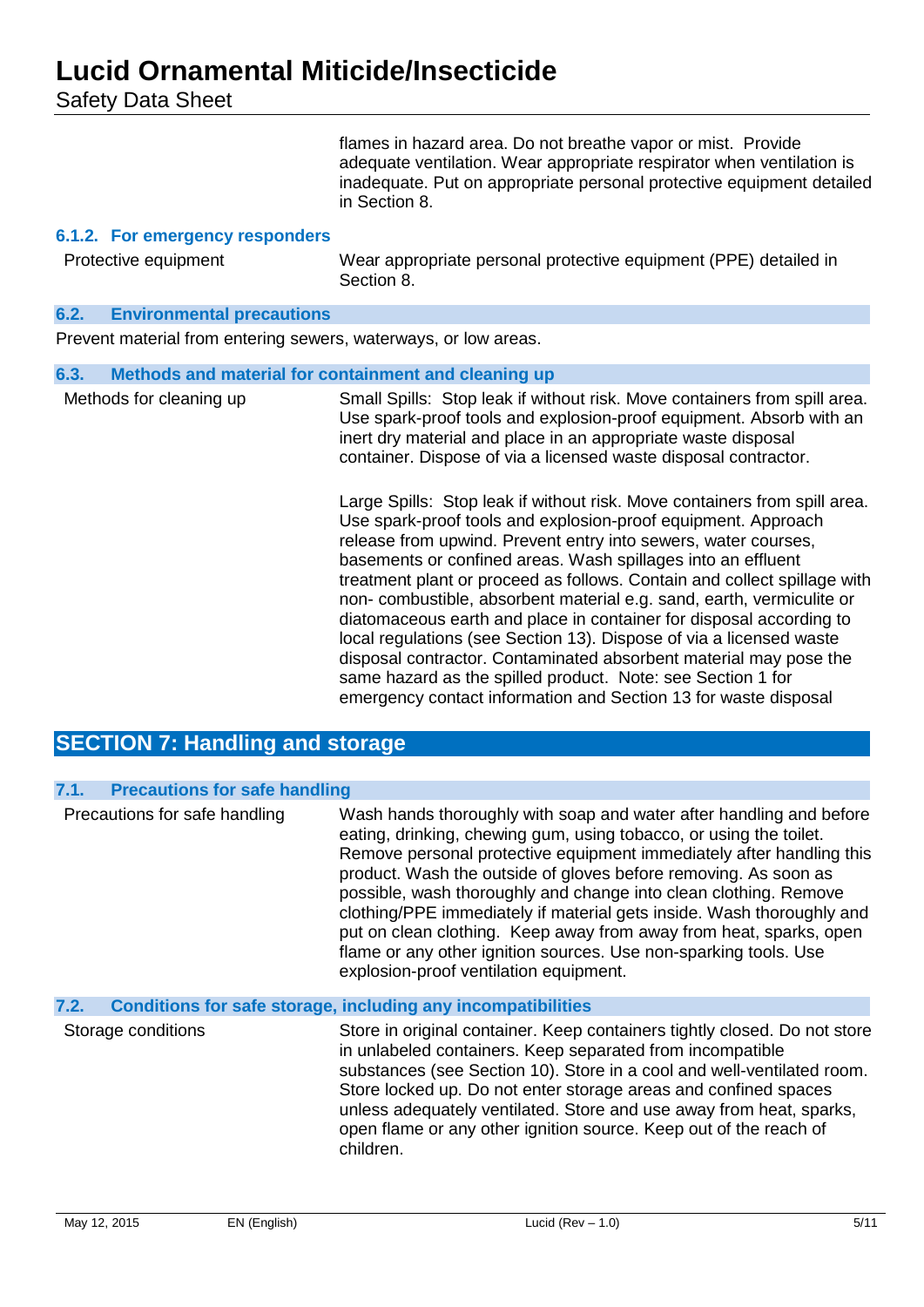Safety Data Sheet

## **SECTION 8: Exposure controls/personal protection**

#### **8.1. Personal protective equipment**

Eye/Face Protection: To avoid contact with eyes, wear chemical goggles or shielded safety glasses. An emergency eyewash or water supply should be readily accessible to the work area.

Skin Protection: To avoid contact with skin, wear long pants, long-sleeved shirt, socks, shoes and chemical-resistant gloves (e.g., nitrile, butyl, or neoprene). An emergency shower or water supply should be readily accessible to the work area. Appropriate footwear and any additional skin protection measures should be selected based on the task being performed and the risks involved and should be approved by a specialist before handling this product.

Respiratory Protection: If vapors or mists are present, wear NIOSH approved air-purifying respirator with cartridges/canisters.

Additional Protective Equipment Considerations: Chemical-resistant headgear for overhead exposure. Chemical-resistant apron when cleaning equipment, mixing or loading.

General Hygiene Considerations: Personal hygiene is an important work practice exposure control measure and the following general measures should be taken when working with or handling this material: 1) do not store, use and/or consume foods, beverages, tobacco products, or cosmetics in areas where this material is stored; 2) wash hands and face carefully before eating, drinking, using tobacco, applying cosmetics or using the toilet.

#### **8.2. Exposure controls**

Provide adequate ventilation when product is used. Eyewash and shower should be provided in mixing and loading areas.

Exposure controls, if any, are listed in the table below:

Exposure limits have not been established for the components in this product.

## **SECTION 9: Physical and chemical properties**

#### **9.1. Information on basic physical and chemical properties**

| Physical state                                   | Liquid             |
|--------------------------------------------------|--------------------|
| Color                                            | Yellowish          |
| Odor                                             | Characteristic     |
| Odor threshold                                   | No data available  |
| рH                                               | 3.66 (1% in water) |
| Relative evaporation rate (butyl<br>$acetate=1)$ | No data available  |
| Melting point                                    | Not applicable     |
| Freezing point                                   | No data available  |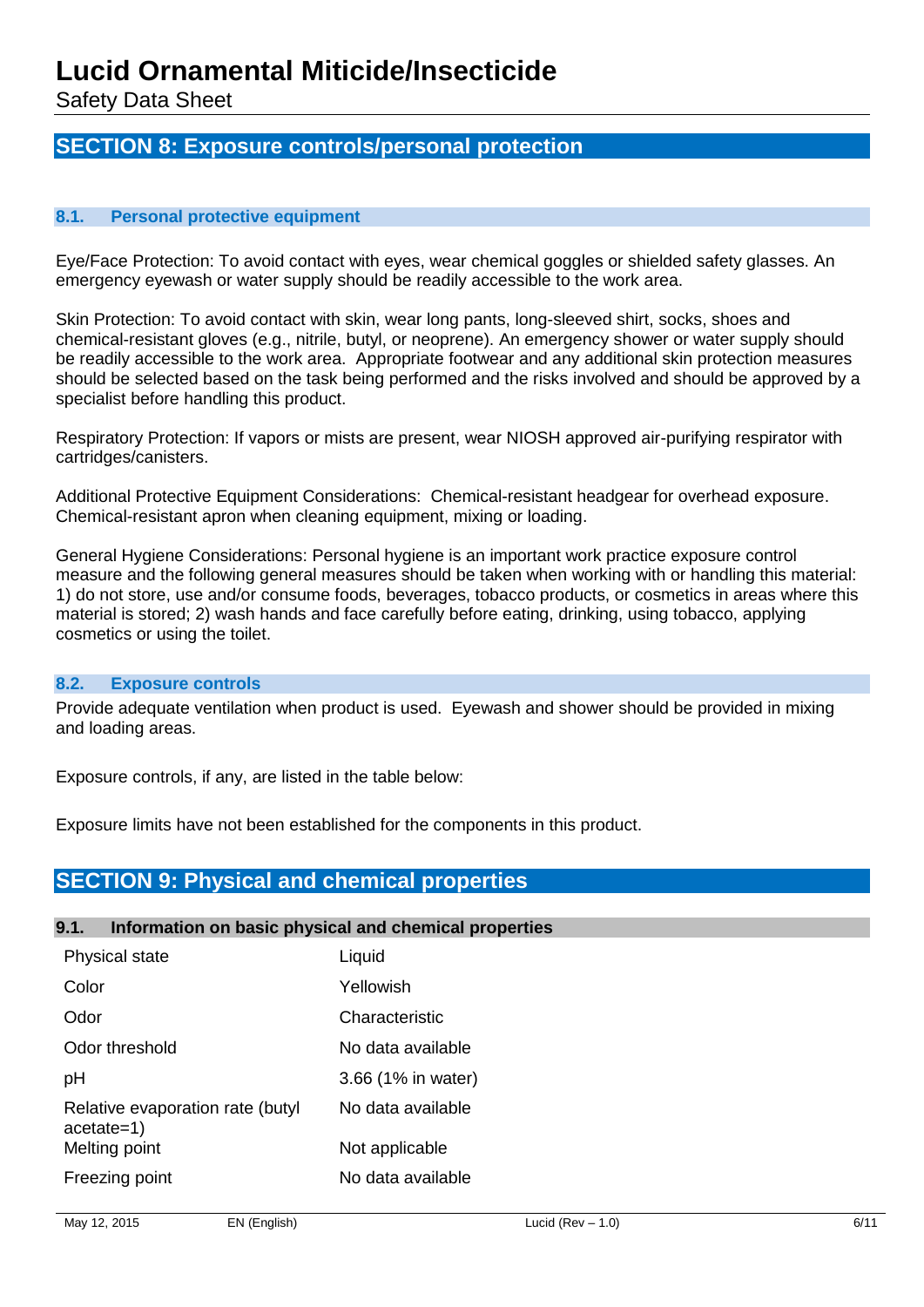## Safety Data Sheet

| Boiling point                   | No data available                      |
|---------------------------------|----------------------------------------|
| Flash point                     | 76.5 °C (170 °F)                       |
| Self-ignition temperature       | No data available                      |
| Decomposition temperature       | No data available                      |
| Flammability (solid, gas)       | Not applicable                         |
| Vapor pressure                  | No data available                      |
| Relative vapor density at 20 °C | No data available                      |
| Relative density<br>Solubility  | 0.966 at $25^{\circ}$ C<br>Dispersible |
| Log Pow                         | No data available                      |
| Log Kow                         | No data available                      |
| Viscosity, kinematic            | No data available                      |
| Viscosity, dynamic              | No data available                      |
| <b>Explosive properties</b>     | Non explosive                          |
| Oxidizing properties            | None                                   |
| <b>Explosive limits</b>         | No data available                      |

#### **9.2. Other information**

No additional information available

## **SECTION 10: Stability and reactivity**

#### **10.1. Reactivity**

The product is stable at normal handling and storage conditions.

#### **10.2. Chemical stability**

Stable under normal conditions

#### **10.3. Possibility of hazardous reactions**

None known. Polymerization will not occur.

#### **10.4. Conditions to avoid**

Avoid all possible sources of ignition (spark or flame). Do not pressurize, cut, weld, braze, solder, drill, grind or expose containers to heat or sources of ignition.

#### **10.5. Incompatible materials**

Reactive or incompatible with the following materials: oxidizing materials and reducing materials. Slightly reactive or incompatible with the following materials: organic materials, acids and alkalis.

**10.6. Hazardous decomposition products**

Decomposition products may include the following materials: carbon dioxide, carbon monoxide, sulfur oxides

## **SECTION 11: Toxicological information**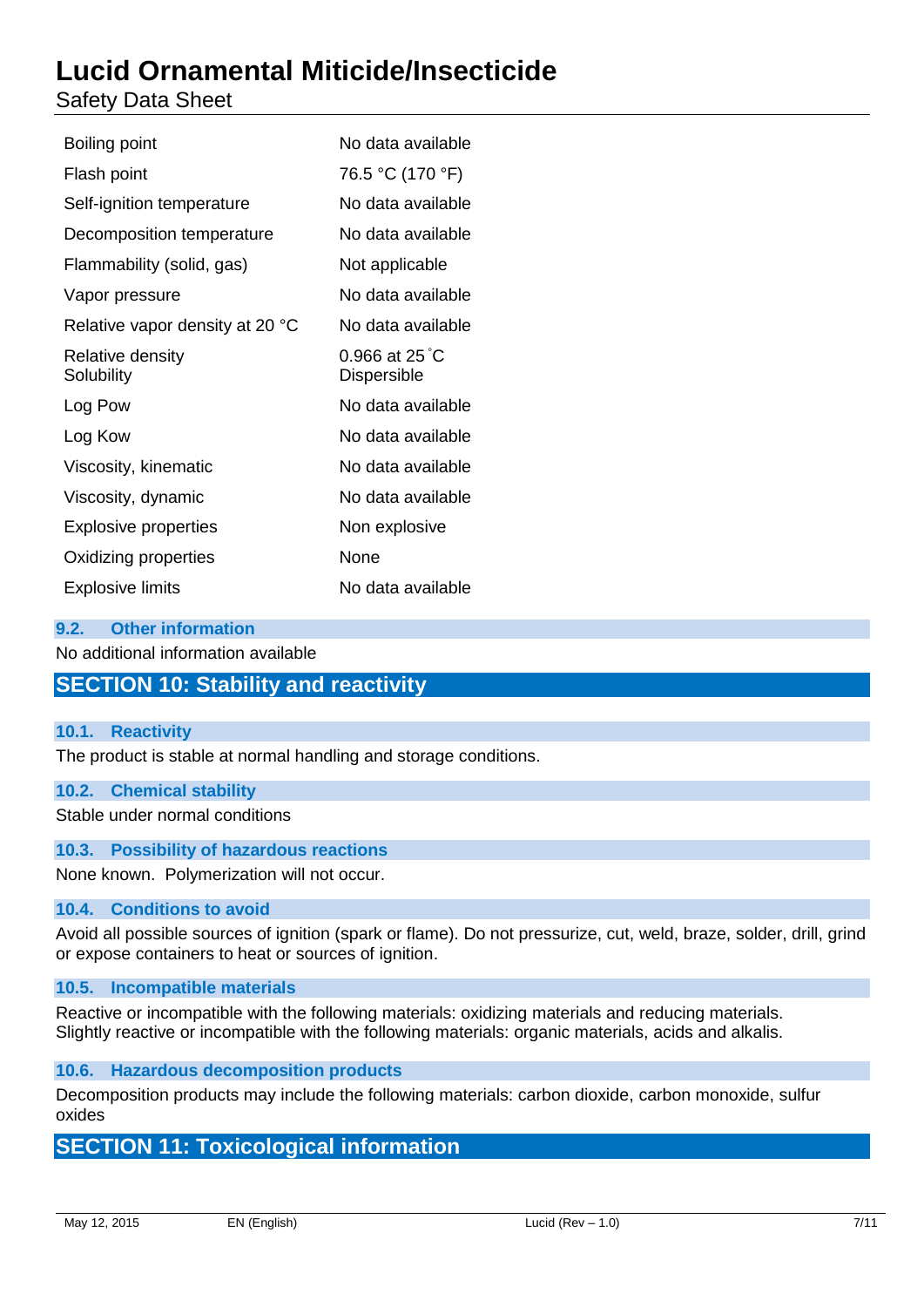Safety Data Sheet

### **11.1. Information on toxicological effects**

#### Acute toxicity data for Lucid are given below:

| <b>Acute toxicity - Lucid</b>     |                                   |
|-----------------------------------|-----------------------------------|
| LD50 oral rat                     | $303 \text{ mg/kg}$               |
| LD50 dermal rat                   | $>2020$ mg/kg                     |
| LC50 inhalation rat               | 2.29 mg/L, $4 h$                  |
| Skin corrosion/irritation         | Not classified as a skin irritant |
| Serious eye damage/irritation     | Causes eye irritation             |
| Respiratory or skin sensitization | Not a sensitizer                  |

Information/data for individual components are provided below:

| Germ cell mutagenicity                                | Does not contain ingredients classified as a mutagenic                                          |
|-------------------------------------------------------|-------------------------------------------------------------------------------------------------|
| Carcinogenicity                                       | Does not contain ingredients classified as carcinogenic by IARC, NTP,<br>OSHA or IARC.          |
| Reproductive toxicity                                 | Abamectin and 1-methyl-2-pyrrolidone are reproductive toxins                                    |
| Specific target organ toxicity<br>(single exposure)   | 1-methyl-2-pyrrolidone may cause lung irritation                                                |
| Specific target organ toxicity<br>(repeated exposure) | Abamectin may cause damage to organs (nervous system) through<br>prolonged or repeated contact. |
| Aspiration hazard<br>Additional toxicity comments     | Not an aspiration hazard<br>None                                                                |

## **SECTION 12: Ecological information**

#### **12.1. Toxicity**

#### **Ecotoxicological Summary**

Lucid is highly toxic to bees and aquatic organisms. Do not apply directly to water, to areas where surface water is present or to intertidal areas below the mean high water mark. Do not contaminate surface or ground water by cleaning equipment or disposal of wastes, including equipment wash water. Do not apply this product or allow it to drift to blooming crops or weeds if bees are visiting the treatment area.

#### **Ecotoxicity data**

Ecotoxicity data are not available for Lucid. Active ingredient data are shown below:

| <b>Abamectin</b>                         |                                          |
|------------------------------------------|------------------------------------------|
| Fish (Bluegill and Rainbow Trout 96 hr.) | LC50: 0.0036 mg/L (Trout)                |
|                                          | LC50: 0.0096 mg/L (Bluegill)             |
| Daphnia (48 hr.)                         | EC50: 0.00037 mg/L                       |
| Acute toxicity to Honey bee              | LD50 0.002 µg/bee (Highly toxic to bees) |
| Acute toxicity mallard ducks, 8 day      | 383 ppm                                  |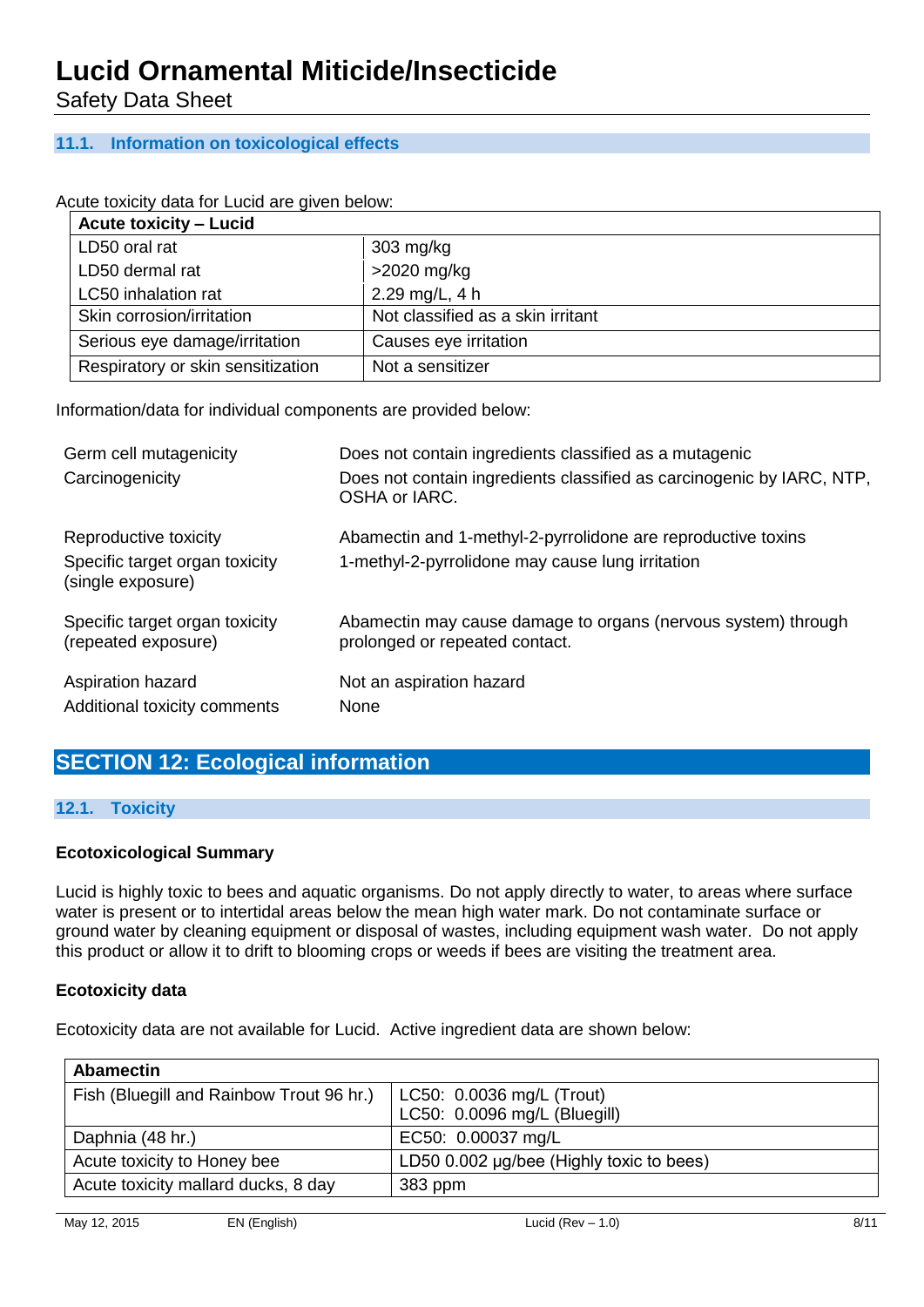Safety Data Sheet

| <b>Abamectin</b>                     |                          |  |
|--------------------------------------|--------------------------|--|
| Acute toxicity bobwhite Quail, 8 day | 3102 ppm                 |  |
| Chronic NOEC Marine water, 21 day    | 0.03 ppb (Daphnia magna) |  |

#### **12.2. Persistence and degradability**

No data available.

### **12.3. Bioaccumulative potential**

No data available.

#### **12.4. Mobility in soil**

No additional information available

### **12.5. Results of PBT and vPvB assessment**

No additional information available

#### **12.6. Other adverse effects**

No additional information available

## **SECTION 13: Disposal considerations**

| 13.1. Waste treatment methods |                                                                                                                                                                                                                                                                                                                                                                                                                                                                                                                                                        |
|-------------------------------|--------------------------------------------------------------------------------------------------------------------------------------------------------------------------------------------------------------------------------------------------------------------------------------------------------------------------------------------------------------------------------------------------------------------------------------------------------------------------------------------------------------------------------------------------------|
| Waste disposal                | Do not contaminate water, food or feed by storage or disposal. Open<br>dumping is prohibited. Do not reuse empty container. Wastes<br>resulting from the use of this product may be disposed of on site or at<br>an approved waste disposal facility. Dispose of in compliance with<br>federal, state and local regulations.                                                                                                                                                                                                                           |
|                               | Empty containers or liners may retain some product residues. Vapor<br>from product residues may create a flammable atmosphere inside the<br>container. Do not cut, weld or grind used containers unless they have<br>been cleaned thoroughly internally.                                                                                                                                                                                                                                                                                               |
| Container disposal/handling   | Pesticide Disposal: Pesticide spray mixture or rinsate that cannot be<br>used should be disposed of in a landfill approved for pesticides.<br>Improper disposal of excess pesticide spray mixture or rinsate is a<br>violation of Federal law. If these wastes cannot be disposed of by the<br>use according to label instructions, contact your State Pesticide or<br>Environmental Control Agency or the Hazardous Waste representative<br>at the nearest EPA Regional Office for guidance.                                                          |
|                               | Container Disposal (Nonrefillable Container): Do not reuse this<br>container to hold materials other than pesticides or dilute pesticides<br>(rinsate). After emptying and cleaning, it may be allowable to<br>temporarily hold rinsate or other pesticide-related materials in the<br>container. Contact your state regulatory agency to determine<br>allowable practices in your state. Offer for recycling, if available. If not,<br>dispose of in a sanitary landfill or by burning, if allowed by State law. If<br>burned, keep out of the smoke. |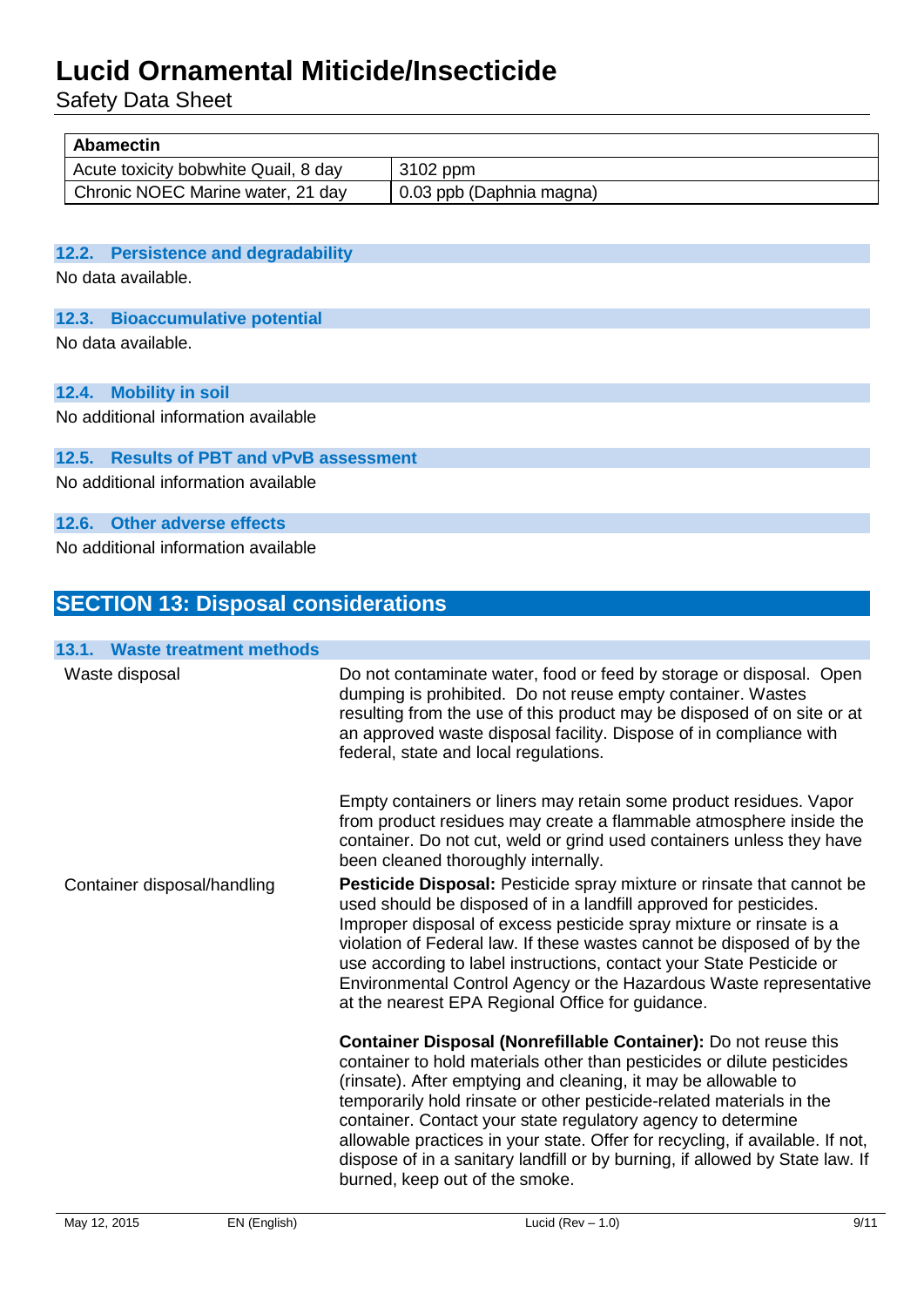Safety Data Sheet

**Residue Removal:** Triple rinse or pressure rinse container (or equivalent) promptly after emptying. See container label for additional information.

## **SECTION 14: Transport information**

#### **Ground transport**

Not Regulated by US DOT Not Regulated by Canadian TDG

#### **Transport by sea (IMDG)**

UN 3082; ENVIRONMENTALLY HAZARDOUS SUBSTANCE, LIQUID, N.O.S. (Abamectin); 9; III; Marine Pollutant

#### **Air transport (ICAO/IATA)**

UN 3082; ENVIRONMENTALLY HAZARDOUS SUBSTANCE, LIQUID, N.O.S. (Abamectin); 9; III

#### **Additional Air, Sea and International Transportation Information**

| UN-No.                         | :3082                                                                                |
|--------------------------------|--------------------------------------------------------------------------------------|
| <b>Proper Shipping Name</b>    | : ENVIRONMENTALLY HAZARDOUS SUBSTANCE, LIQUID, N.O.S.<br>(Abamectin)                 |
| Transport document description | : UN 3082 ENVIRONMENTALLY HAZARDOUS SUBSTANCE, LIQUID,<br>N.O.S. (Abamectin), 9, III |
| Class (UN)                     | : 9                                                                                  |
| Hazard labels (UN)             | :9                                                                                   |
|                                |                                                                                      |
| Packing group (UN)             | : III                                                                                |
| Marine Pollutant (Y/N)         | : Y                                                                                  |
| Dangerous for the environment  |                                                                                      |

## **SECTION 15: Regulatory information**

#### **TSCA Inventory:**

All components in these products are listed on the TSCA Inventory or are exempt from listing thereunder.

#### **FIFRA Information:**

This chemical is a pesticide product registered by the Environmental Protection Agency and is subject to certain labeling requirements under federal pesticide law. These requirements differ from the classification criteria and hazard information required for safety data sheets, and for workplace labels of non-pesticide chemicals. Following is the hazard information as required on the pesticide label:

| Signal word              | :WARNING                                                              |
|--------------------------|-----------------------------------------------------------------------|
| <b>Hazard statements</b> | : Causes substantial but temporary eye injury. Harmful if swallowed.  |
|                          | Harmful if inhaled. Prolonged or frequently repeated skin contact may |
|                          | cause allergic reactions in some individuals.                         |